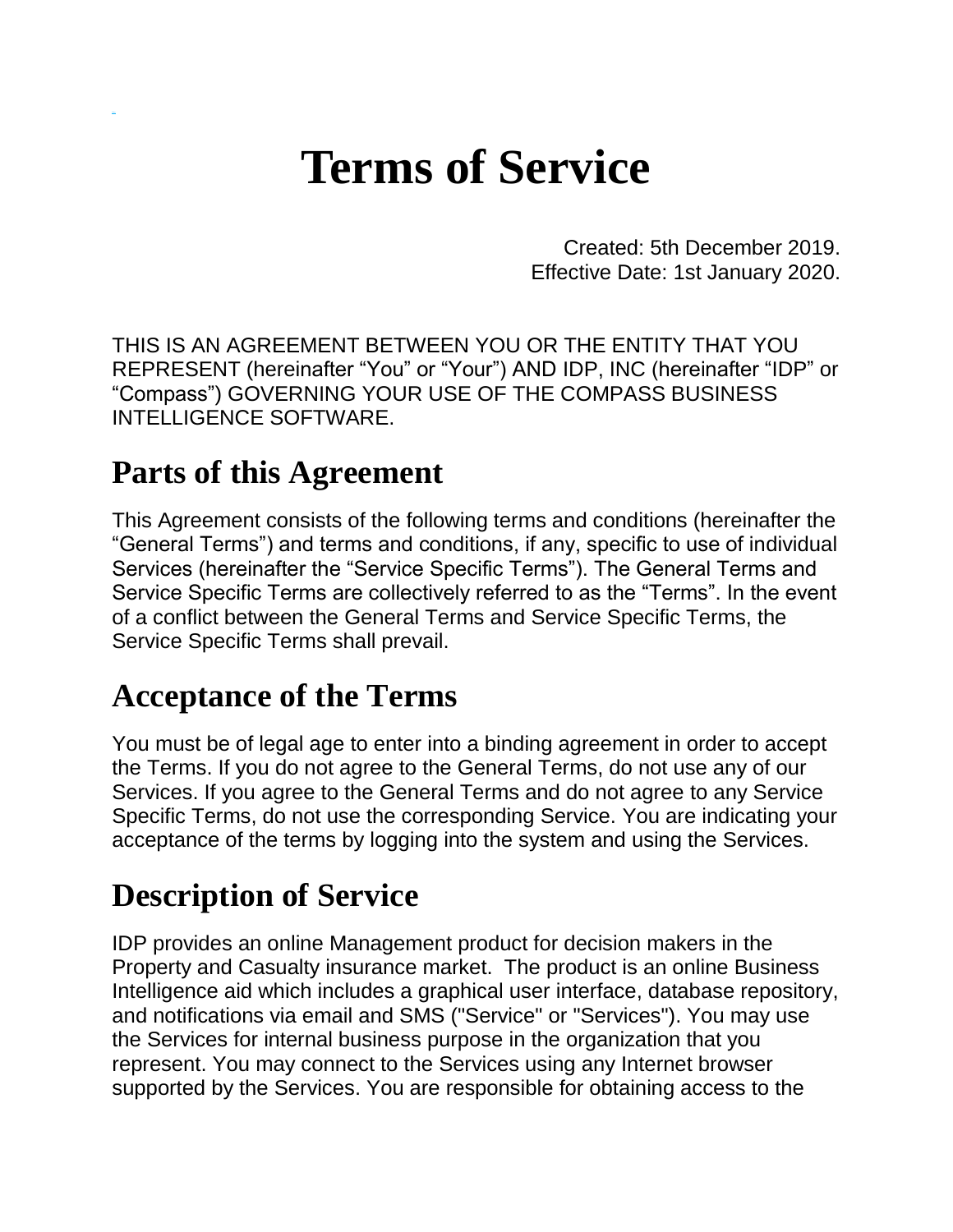Internet and the equipment necessary to use the Services. You have limited ability to modify the application content and data.

## **Subscription to Compass System**

We may offer certain Services as a part of the Compass system ("Compass System" or "Compass Service") for the purpose of testing and evaluation. You agree that IDP has the sole authority and discretion to determine the period of time for testing and evaluation of the Compass Services. IDP will be the sole judge of the success of such testing and the decision, if any, to offer the Compass Services as commercial services. You will be under no obligation to acquire a subscription to use any paid Service as a result of your subscription to the Compass Demo Service. We reserve the right to fully or partially discontinue, at any time and from time to time, temporarily or permanently, any of the Compass Services with or without notice to you. You agree that IDP will not be liable to you or to any third party for any harm related to, arising out of, or caused by the modification, suspension or discontinuance of any of the Compass Services for any reason.

## **Modification of Terms of Service**

IDP may modify the Terms upon notice to you at any time through a service announcement or by sending email to your primary email address. If we make significant changes to the Terms that affect your rights, you will be provided with at least 30 days advance notice of the changes by email to your primary email address. You may terminate your use of the Services by providing IDP notice by email within 30 days of being notified of the availability of the modified Terms if the Terms are modified in a manner that substantially affects your rights in connection with use of the Services. Your continued use of the Service after the effective date of any change to the Terms will be deemed to be your agreement to the modified Terms.

# **User Sign up Obligations**

You must provide all required information in order to access or use the Services. The Service is for corporate internal use and, as such, we require that you and all other users from your organization sign up for user accounts by providing your corporate contact information. You agree to: i) provide true, accurate, current and complete information about yourself as prompted by the sign up process; and ii) maintain and promptly update the information provided during sign up to keep it true, accurate, current, and complete. If you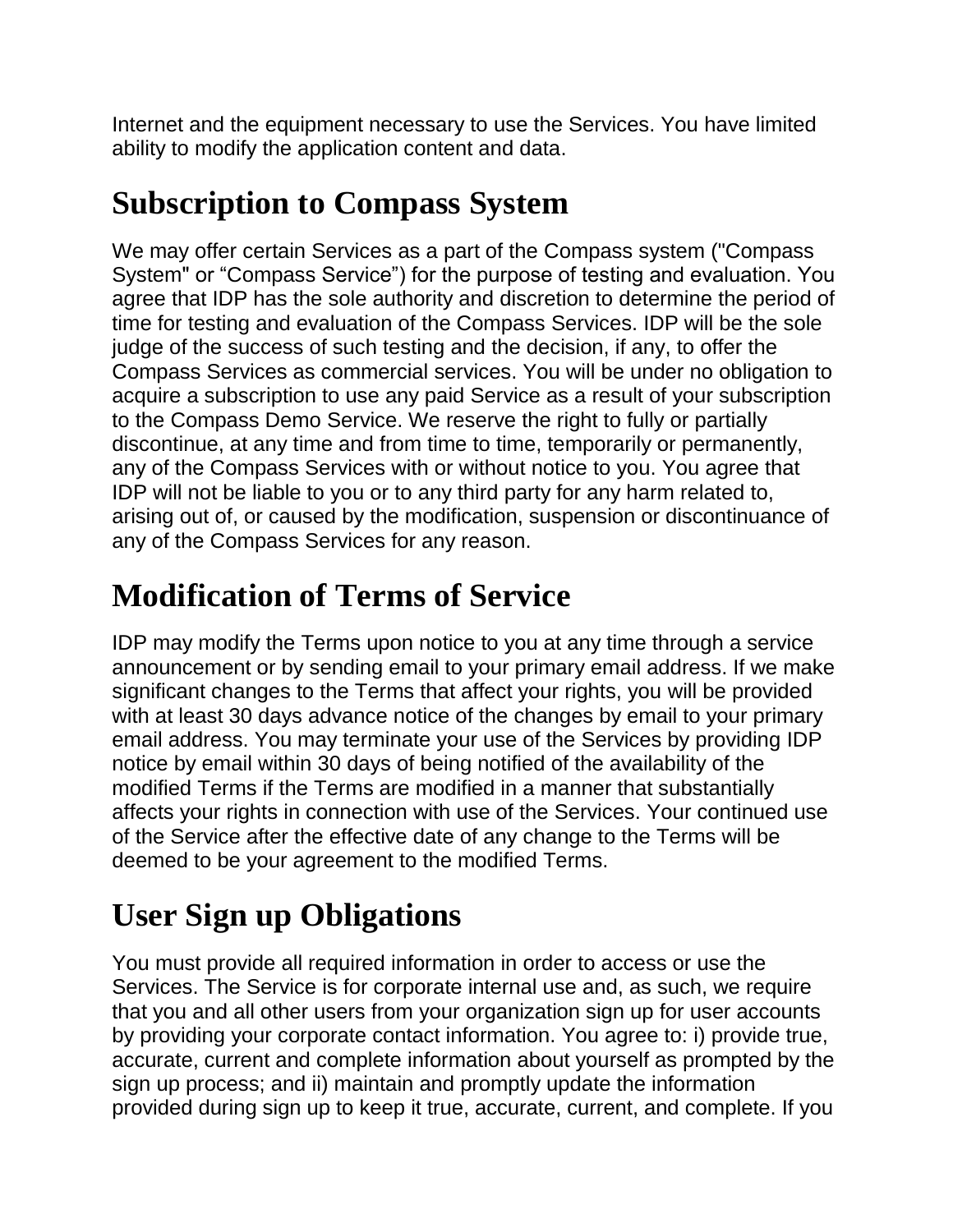provide any information that is untrue, inaccurate, outdated, or incomplete, or if IDP has reasonable grounds to suspect that such information is untrue, inaccurate, outdated, or incomplete, IDP may terminate your user account and refuse current or future use of any or all of the Services.

# **Organization Accounts**

When you sign up for an account for your organization you will have to specify at least one valid account with corresponding and valid email address.

You are responsible for i) ensuring confidentiality of your organization account password, and ii) ensuring that all activities that occur in connection with your organization account comply with this Agreement. You understand that Compass is not responsible for account administration and internal management of the Services for you.

You are responsible for taking necessary steps for ensuring that your organization does not lose control of the account. You agree not to hold IDP liable for the consequences of any action taken by IDP in good faith in this regard.

## **Personal Information and Privacy**

Personal information you provide to IDP through the Service is governed by the IDP Privacy Policy. Your election to use the Service indicates your acceptance of the terms of the IDP Privacy Policy. You are responsible for maintaining confidentiality of your username, password and other sensitive information. You are responsible for all activities that occur in your user account and you agree to inform us immediately of any unauthorized use of your user account by email to [sales@compassinform.com.](mailto:sales@compassinform.com) We are not responsible for any loss or damage to you or to any third party incurred as a result of any unauthorized access and/or use of your user account, or otherwise.

#### **Communications from IDP**

The Service may include certain communications from IDP, such as service announcements, administrative messages and newsletters. You understand that these communications shall be considered part of using the Services. As part of our policy to provide you total privacy, we also provide you the option of opting out from receiving newsletters from us. However, you will not be able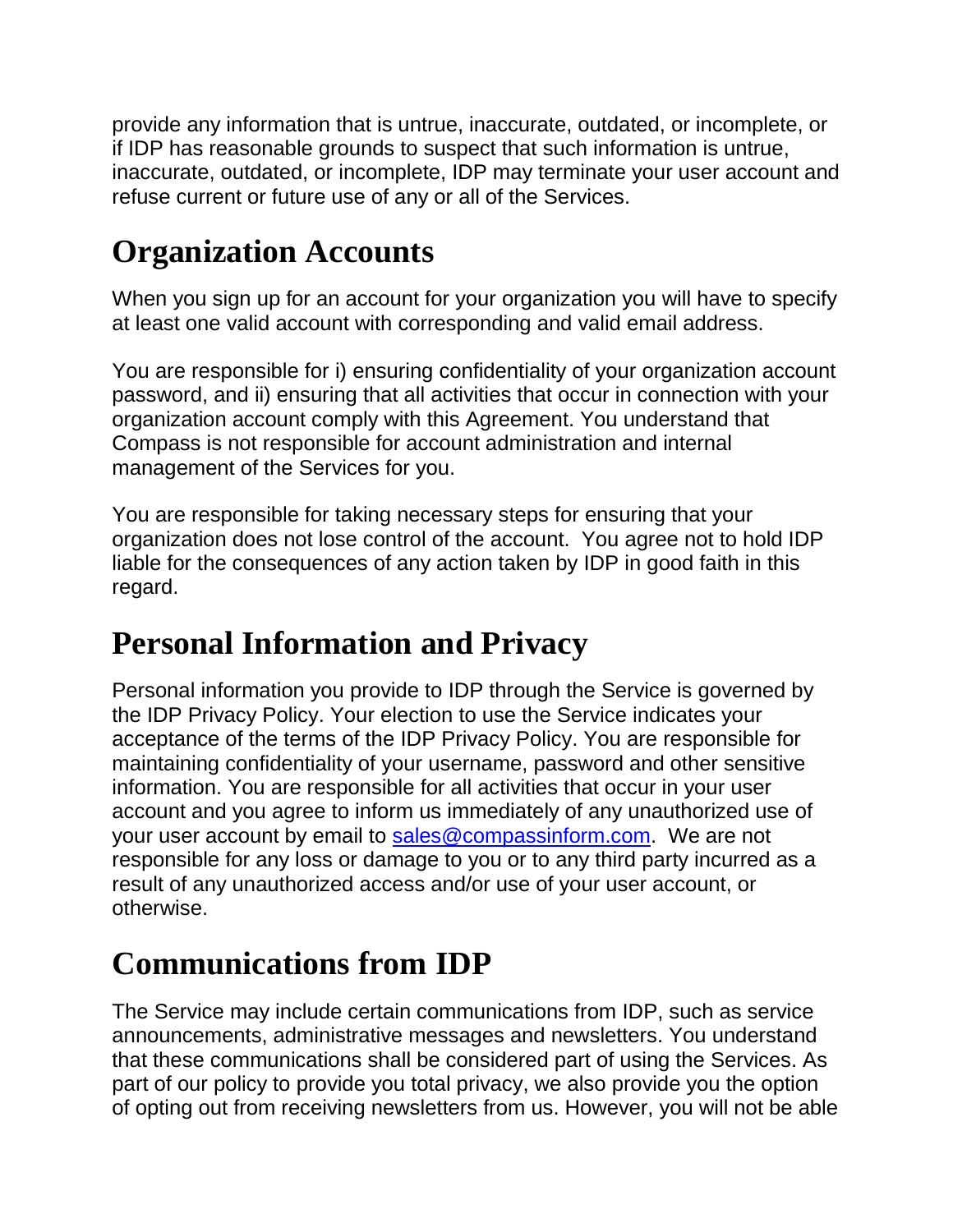to opt-out from receiving service announcements and administrative messages.

## **Restrictions on Use**

In addition to all other terms and conditions of this Agreement, you shall not: (i) transfer the Services or otherwise make it available to any third party; (ii) provide any service based on the Services without prior written permission; (iii) use the third party links to sites without agreeing to their website terms & conditions; (iv) post links to third party sites or use their logo, company name, etc. without their prior written permission; (v) publish any personal or confidential information belonging to any person or entity without obtaining consent from such person or entity; (vi) use the Services in any manner that could damage, disable, overburden, impair or harm any server, network, computer system, resource of IDP; (vii) violate any applicable local, state, national or international law; and (viii) create a false identity to mislead any person as to the identity or origin of any communication.

# **Spamming and Illegal Activities**

You agree to be solely responsible for the contents of your transmissions through the Services. You agree not to use the Services for illegal purposes or for the transmission of material that is unlawful, defamatory, harassing, libelous, invasive of another's privacy, abusive, threatening, harmful, vulgar, pornographic, obscene, or is otherwise objectionable, offends religious sentiments, promotes racism, contains viruses or malicious code, or that which infringes or may infringe intellectual property or other rights of another. You agree not to use the Services for the transmission of "junk mail", "spam", "chain letters", "phishing" or unsolicited mass distribution of email. We reserve the right to terminate your access to the Services if there are reasonable grounds to believe that you have used the Services for any illegal or unauthorized activity.

## **Data Ownership**

We respect your right to ownership of content provided by you. Unless specifically permitted by you, your use of the Services does not grant IDP the license to use, reproduce, adapt, modify, publish or distribute the data stored in your specific environment for IDP's commercial, marketing or any similar purpose. But you grant IDP permission to access, copy, store, transmit,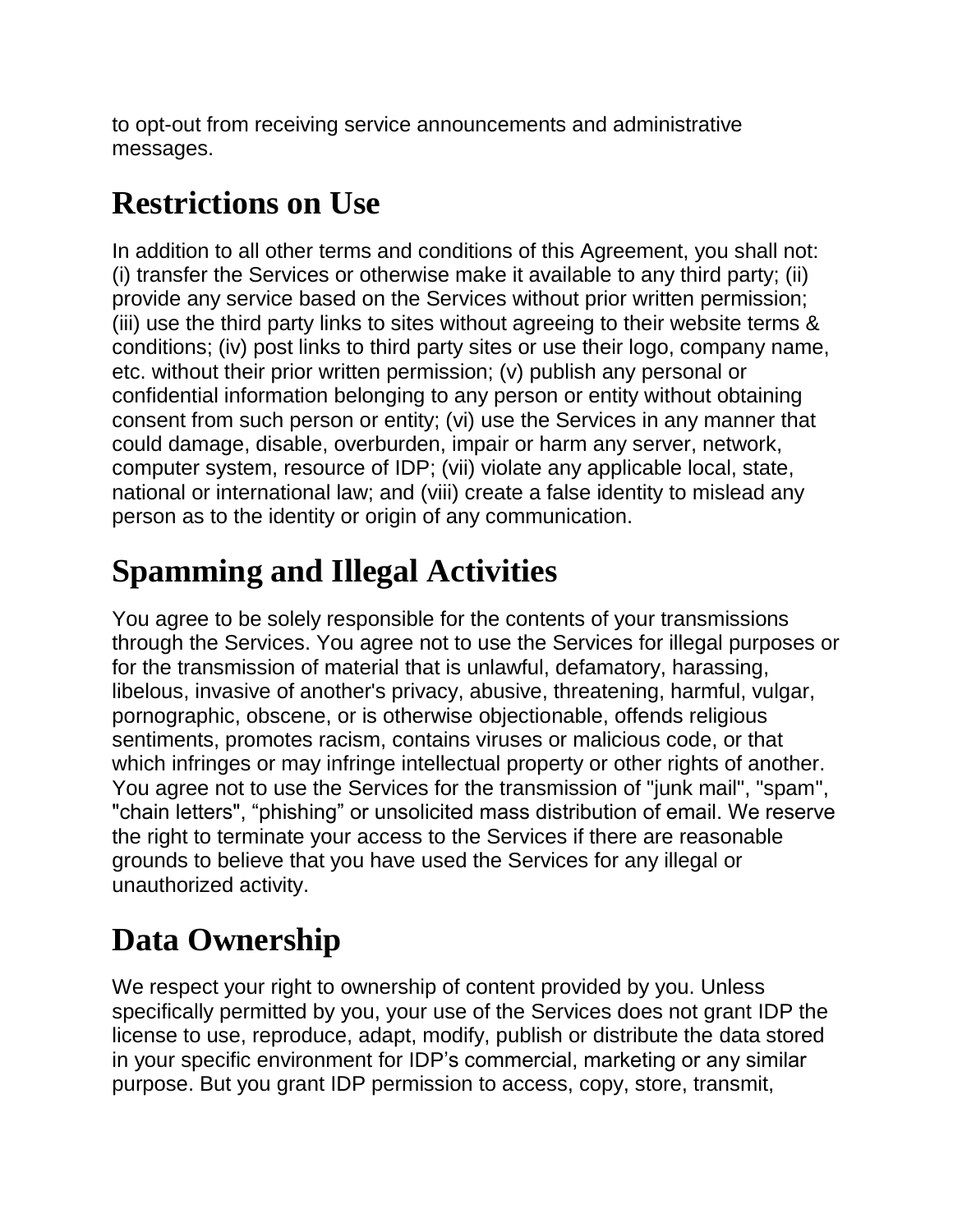reformat, display and present the content of your data for the purpose of providing the Services to you.

## **User Generated Content**

You may transmit or publish content created by you using any of the Services or otherwise. However, you shall be solely responsible for such content and the consequences of its transmission or publication.

# **Sample files and Applications**

IDP may provide sample data and application access for the purpose of demonstrating the possibility of using the Services effectively for specific purposes. The information contained in any such sample files and applications consists of random data. IDP makes no warranty, either express or implied, as to the accuracy, usefulness, completeness or reliability of the information or the sample files and applications.

#### **Trademark**

IDP, the IDP logo, Compass, the Compass logo, the names of individual Services and their logos are trademarks of IDP, Inc. You agree not to display or use, in any manner, the IDP trademarks, without IDP's prior permission.

#### **Disclaimer of Warranties**

YOU EXPRESSLY UNDERSTAND AND AGREE THAT THE USE OF THE SERVICES IS AT YOUR SOLE RISK. THE SERVICES ARE PROVIDED ON AN AS-AVAILABLE BASIS. IDP EXPRESSLY DISCLAIMS ALL WARRANTIES OF ANY KIND, WHETHER EXPRESS OR IMPLIED, INCLUDING, BUT NOT LIMITED TO, THE IMPLIED WARRANTIES OF MERCHANTABILITY AND FITNESS FOR A PARTICULAR PURPOSE. IDP MAKES NO WARRANTY THAT THE SERVICES WILL BE UNINTERRUPTED, TIMELY, OR ERROR FREE. USE OF ANY MATERIAL DOWNLOADED OR OBTAINED THROUGH THE USE OF THE SERVICES SHALL BE AT YOUR OWN DISCRETION AND RISK AND YOU WILL BE SOLELY RESPONSIBLE FOR ANY DAMAGE TO YOUR COMPUTER SYSTEM THAT RESULTS FROM THE USE OF THE SERVICES OR THE DOWNLOAD OF ANY SUCH MATERIAL. NO ADVICE OR INFORMATION, WHETHER WRITTEN OR ORAL, OBTAINED BY YOU FROM IDP, ITS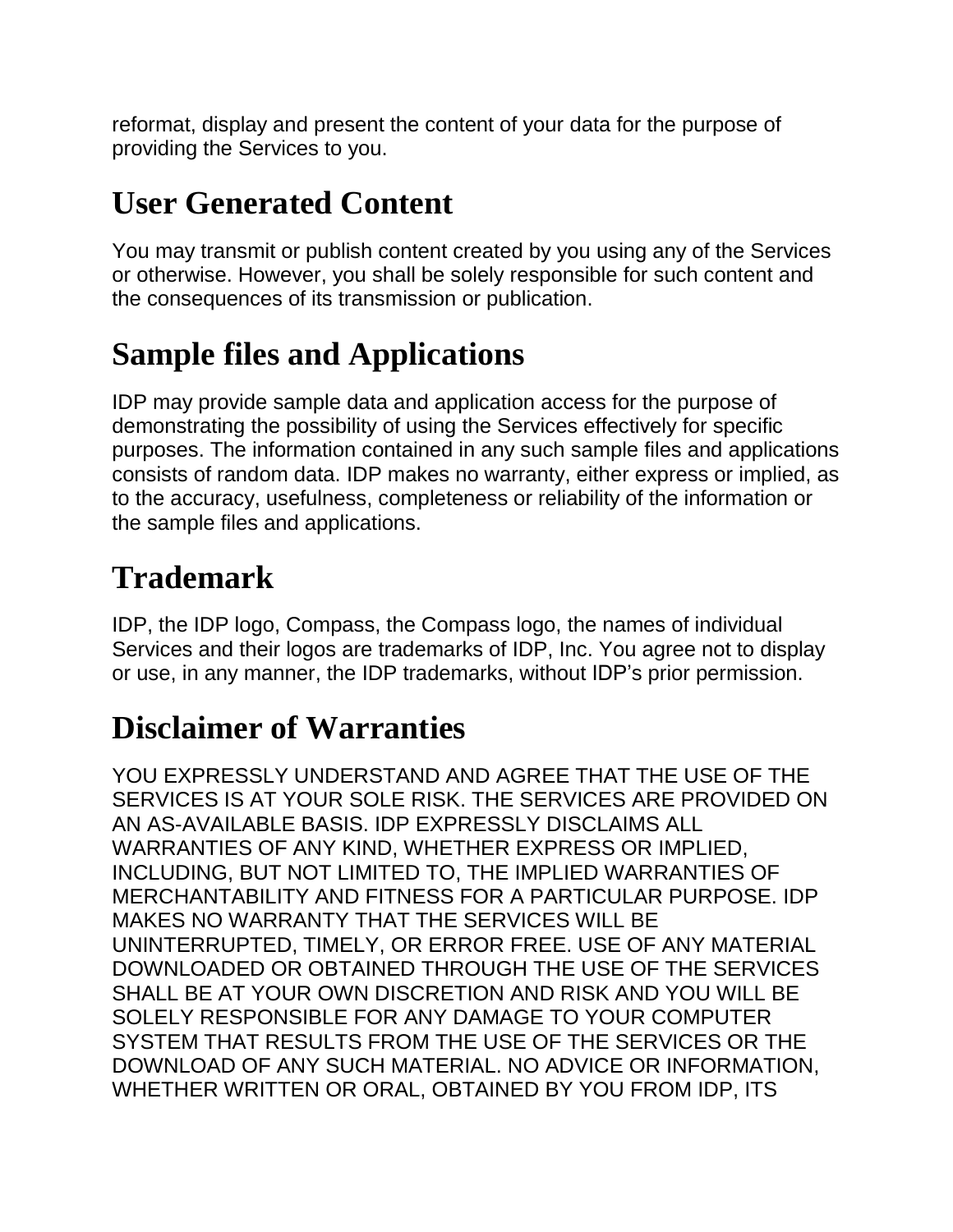EMPLOYEES OR REPRESENTATIVES SHALL CREATE ANY WARRANTY NOT EXPRESSLY STATED IN THE TERMS.

## **Limitation of Liability**

YOU AGREE THAT IDP SHALL, IN NO EVENT, BE LIABLE FOR ANY CONSEQUENTIAL, INCIDENTAL, INDIRECT, SPECIAL, PUNITIVE, OR OTHER LOSS OR DAMAGE WHATSOEVER OR FOR LOSS OF BUSINESS PROFITS, BUSINESS INTERRUPTION, COMPUTER FAILURE, LOSS OF BUSINESS INFORMATION, OR OTHER LOSS ARISING OUT OF OR CAUSED BY YOUR USE OF OR INABILITY TO USE THE SERVICE, EVEN IF IDP HAS BEEN ADVISED OF THE POSSIBILITY OF SUCH DAMAGE. IN NO EVENT SHALL IDP'S ENTIRE LIABILITY TO YOU IN RESPECT OF ANY SERVICE, WHETHER DIRECT OR INDIRECT, EXCEED THE FEES PAID BY YOU TOWARDS SUCH SERVICE.

## **Indemnification**

You agree to indemnify and hold harmless IDP, its officers, directors, employees, suppliers, and affiliates, from and against any losses, damages, fines and expenses (including attorney's fees and costs) arising out of or relating to any claims that you have used the Services in violation of another party's rights, in violation of any law, in violations of any provisions of the Terms, or any other claim related to your use of the Services, except where such use is authorized by IDP.

# **Arbitration**

Any controversy or claim arising out of or relating to the Terms shall be settled by binding arbitration in accordance with the commercial arbitration rules of the American Arbitration Association. Any such controversy or claim shall be arbitrated on an individual basis, and shall not be consolidated in any arbitration with any claim or controversy of any other party. The decision of the arbitrator shall be final and unappealable. The arbitration shall be conducted in Pennsylvania and judgment on the arbitration award may be entered into any court having jurisdiction thereof. Notwithstanding anything to the contrary, IDP may at any time seek injunctions or other forms of equitable relief from any court of competent jurisdiction.

#### **Suspension and Termination**